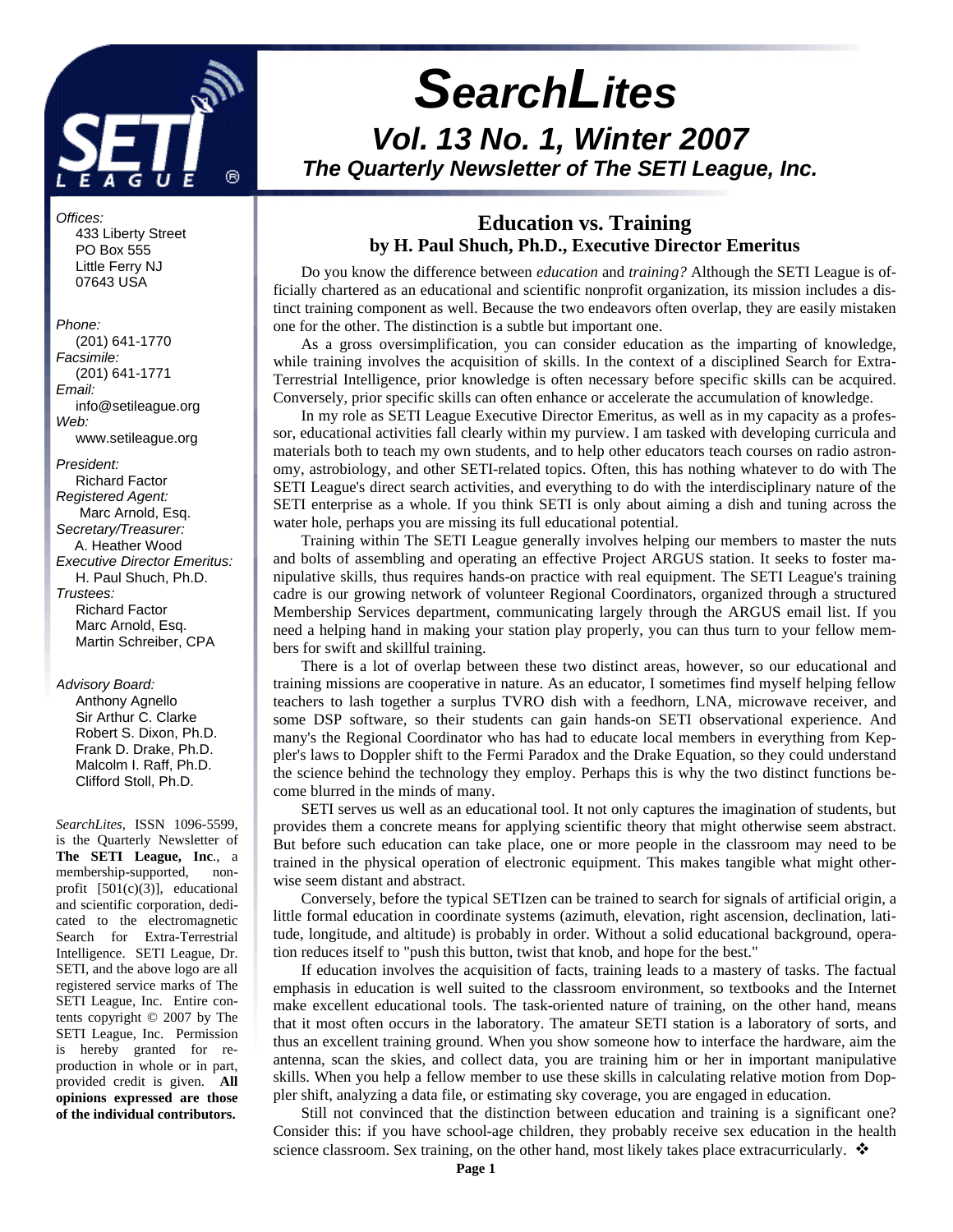# **Event Horizon**

SearchLites' readers are apprised of the following conferences and meetings at which SETI-related information will be presented. League members are invited to check our World Wide Web site (www.setileague.org) under *Event Horizon*, or email to us at info@setileague.org, to obtain further details. Members are also encouraged to send in information about upcoming events of which we may be unaware.

**April 21, 2007, 0000 UTC - 2359 UTC**: Eighth annual SETI League Ham Radio QSO Party, 14.204, 21.306, and 28.408 MHz.

**May 18 - 20, 2007**: *Hamvention 2007*, Dayton OH.

**June 1 - 3, 2007**: *Rochester Hamfest*, Rochester NY.

**June 2007 (dates TBA)**: *Society of Amateur Radio Astronomers* Conference, NRAO Green Bank WV.

**July 26 - 29, 2007**: *Central States VHF Conference*, San Antonio TX.

**August 30 - September 3, 2007**: *65th World Science Fiction Convention*, Yokohama Japan.

**September 24 - 28, 2007**: *58th International Astronautical Congress*, New Delhi, India.

**October 2007** (dates TBA): *AMSAT Space Symposium*, Pittsburgh, PA.

**April 19, 2008, 0000 UTC - 2359 UTC**: Ninth annual SETI League Ham Radio QSO Party, 14.204, 21.306, and 28.408 MHz.

**May 16 - 18, 2008**: *Hamvention 2008*, Dayton OH.

**May 30 - June 1, 2008**: *Rochester Hamfest*, Rochester NY. **June 2008 (dates TBA)**: *Society of Amateur Radio Astronomers* Conference, NRAO Green Bank WV.

**July 24 - 27, 2008 (Tentative)**: *Central States VHF Conference*, Wichita KS.

**Mid August 2008 (dates TBA)**: *EME 2008*, Florence Italy.

**September 30 - October 4, 2008**: *59th International Astronautical Congress*, Glasgow, Scotland.

**October 2008** (proposed - dates TBA): *AMSAT Space Symposium*, Orlando, FL.

**April 18, 2009, 0000 UTC - 2359 UTC**: Tenth annual SETI League Ham Radio QSO Party, 14.204, 21.306, and 28.408 MHz.

**May 15 - 17, 2009**: *Hamvention 2009*, Dayton OH.

**May 29 - 31, 2009**: *Rochester Hamfest*, Rochester NY.

**June 2009 (dates TBA)**: *Society of Amateur Radio Astronomers* Conference, NRAO Green Bank WV.

**October 2009** (dates TBA): *60th International Astronautical Congress*, Daejon, Korea.

**October 2009** (proposed - dates TBA): *AMSAT Space Symposium*, Atlanta, GA.

**April 17, 2010, 0000 UTC - 2359 UTC**: Eleventh annual SETI League Ham Radio QSO Party, 14.204, 21.306, and 28.408 MHz.

**June 4 - 6, 2010**: *Rochester Hamfest*, Rochester NY.

**June 2010 (dates TBA)**: *Society of Amateur Radio Astronomers* Conference, NRAO Green Bank WV.  $\bullet$ 

## **SETI League Members Honored by European Radio Astronomers**

**Heidelberg, Germany.., 10 September 2006** -- This afternoon during the final session of the three-day Fourth European Radio Astronomy Congress, four SETI League members from four different countries were elected Fellows of the European Radio Astronomy Club.

Recognized for significant contributions to European radio astronomy were Peter Wright, The SETI League's volunteer Regional Coordinator for Germany; Marko Cebokli, a pioneer in digital interferometry techniques who holds that position in Slovenia; Stelio Montebugnoli, chief engineer for the Medicina Radio Observatory in Italy; and SETI League Executive Director Emeritus H. Paul Shuch, the first American ever so honored. Three of the four were on hand to accept Certificates of Fellowship in ceremonies held in the Great Hall of the Science Tower at the Heidelberg University of Applied Sciences. (Montebugnoli was, regretfully, otherwise occupied with professional obligations.)

Following the lead of other respected professional societies, ERAC presented each new Fellow with a parchment certificate stating that he "has been granted Fellowship of the European Radio Astronomy Club. This is a token of highest respect for the work that has been done. You are herewith allowed to use the title officially, 'Fellow of the European Radio Astronomy Club' ... [and to sign] 'FERAC' after your name, to indicate your affiliation with our Society."

Founded in 1995, the European Radio Astronomy Club (ERAC) boasts over 250 Members in 16 different countries, with a good representation of both amateur and professional radio astronomers, as well as students and professionals from other related fields. A large number of ERAC members own their own radio telescopes and exchange information regularly via the internet and the club's Newsletter. ERAC is a SETI League affiliated society, many of whose members help to promote SETI science.

Largely using radio telescopes and optical telescopes, SETI scientists seek to determine whether humankind is alone in the universe. Since Congress terminated NASA's SETI funding in 1993, The SETI League and other scientific groups have privatized the research. Amateur and professional scientists interested in participating in the search for intelligent alien life, and citizens wishing to help support it, should email join@setileague.org, check the SETI League Web site at http://www.setileague.org/, send a fax to  $+1$  (201) 641-1771, or contact The SETI League, Inc. membership hotline at +1 (800) TAU-SETI. Be sure to provide us with a postal address to which we will mail further information. The SETI League, Inc. is a membership-supported, non-profit  $[501(c)(3)]$ , educational and scientific corporation dedicated to the scientific Search for Extra-Terrestrial Intelligence.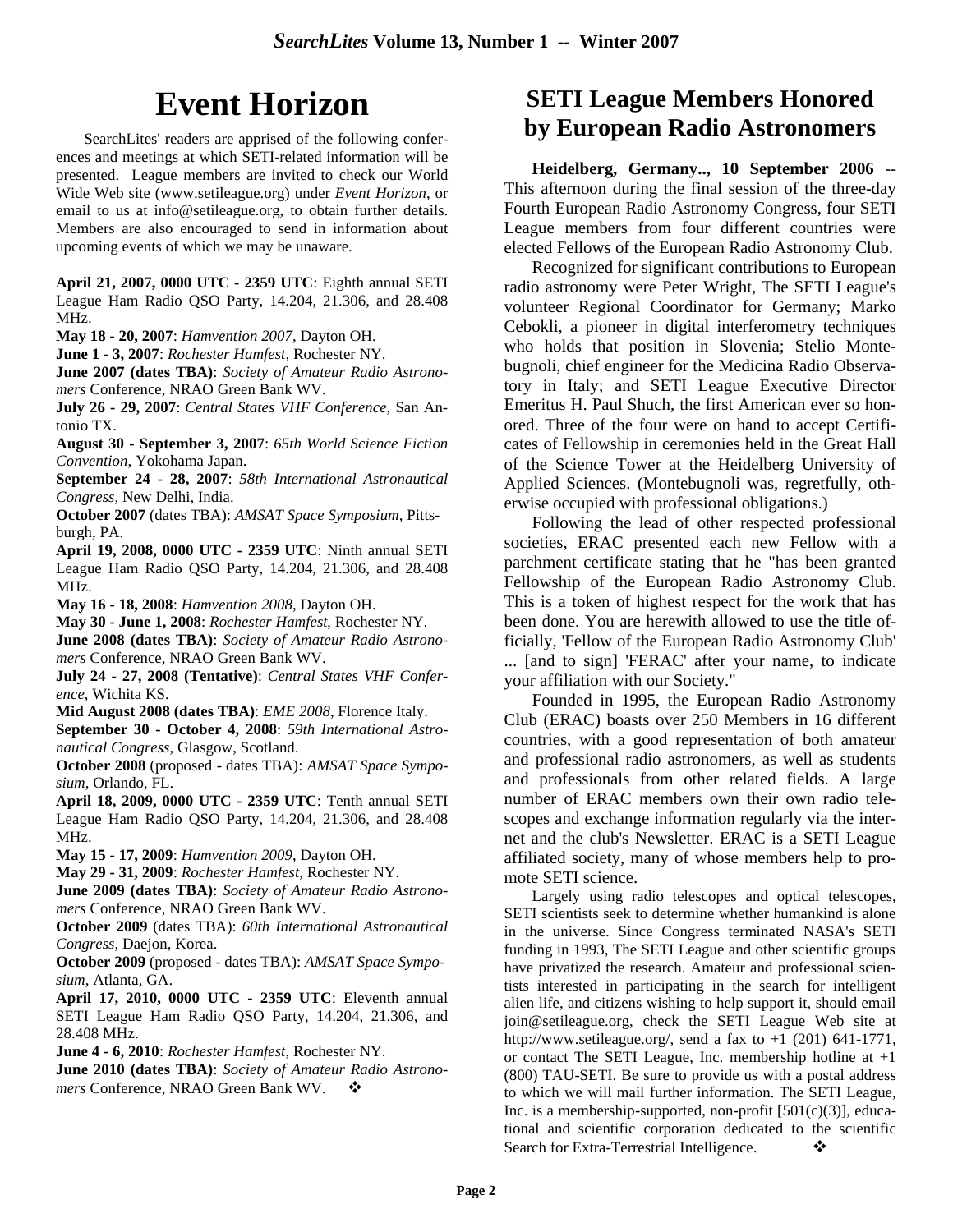## *Ask Dr. SETI:* **Frequency of the Cosmic Background**

### **Dear Dr. SETI:**

 *I was talking with my professor about Radio Astronomy and he asked me about the temperature of the microwave cosmic background radiation, and what frequency that would be. I did a little research and found that the background radiation is about 2.7 degrees Kelvin, but it does seem to me that energy, even at that low temperature, should peak (be strongest) at a given frequency. However, I could find no further information on this, or a method of conversion.* 

*Stephen (member of Society of Amateur Radio Astronomers)*

#### **The Doctor Responds:**

Of course, your professor knew the answer, Stephen; he was trying to get you to do a little research. So, asking another professor is really cheating, isn't it? Nevertheless, I will attempt a response:

The short answer is that there is indeed a peak in the amplitude of the cosmic background radiation, and that it occurs at around 279.5 GHz.

The long answer is found by assuming a thermal radiation curve with a blackbody temperature of the stated 2.7 Kelvins. Planck's law  $(e = h f)$  tells us that **e**, the kinetic energy per photon, varies with frequency **f** according to Planck's Constant **h**. Since energy varies with frequency, a thermal energy curve should logically peak in amplitude at some specific frequency, which varies as a function of temperature.

From Wein's Law (a special case of Planck's Law), we find that the product of equivalent blackbody temperature times peak wavelength is a constant, which we call Wein's Constant **A**:

**A = Lambda (peak) x Teq**

When the peak wavelength Lambda is expressed in meters,  $T_{eq}$  is the equivalent thermal blackbody temperature, in Kelvins, Wein's Constant comes out to something like 2.898 x  $10^{-3}$  meters times Kelvins. Thus, we can solve for peak wavelength:

**Lambda** (peak) =  $A / T_{eq}$ 

For the cosmic microwave background, **Lambda** (peak) =  $(2.898 \times 10^{-3} \text{ m} \cdot \text{K}) / (2.7 \text{ K})$ 

Note that the Kelvins in the numerator cancels the Kelvins in the denominator, and wavelength thus comes out simply in meters.

Given your stated temperature, the wavelength peak is thus about seven percent more than 1 mm. Dividing this into the speed of light (300 million meters per second), we find the equivalent frequency to be just seven percent lower than 300 GHz, or around 279.5 GHz. So, if you're looking to receive the peak of the cosmic microwave background radiation with your radio telescope, tune it below 300 GHz and look around. Only, a thermal blackbody emission of just 2.7 Kelvins is going to be pretty weak, and not all that easy to detect, even at its amplitude peak.

You may recall that, at Holmdel in 1963, Penzias and Wilson first detected the cosmic microwave background radiation (research which won them the Nobel Prize). They were receiving at a frequency around 4 GHz -- well below the amplitude peak, but still detectable with their huge horn antenna and cryogenically cooled maser amplifier. Four decades later, even using the best equipment available to advanced amateurs, the measurement still presents a challenge. May you rise to it!

## **What Color is the Sun? Dear Dr. SETI:**

*This may sound like a trivial question, but what color is the Sun? Really -- I realize it appears yellow to our Sunadapted eyes. But I also know that our eyes do not respond uniformly to all colors. So, to a completely unbiased instrument, in what part of the electromagnetic spectrum does the Sun's radiation intensity peak?* 

*Colorblind in Kansas*

#### **The Doctor Responds:**

Your question is not at all trivial, Colorblind. It touches on a basic principle which was discussed in the previous column, that of finding the radiation peak of a Planck blackbody curve. So, let's run the numbers.

We start by considering the Sun a 5780 Kelvin thermal blackbody. From Wein's Law, we compute:

**Lambda (peak) = A / Teq** where  $\bf{A}$  is Wein's Constant, 2.898 x  $10^{-3}$  meters times Kelvins. Solving for peak wavelength:

### **Lambda (peak) = (2.898 x 10-3 m . K) / (5780 K)**

Note that the Kelvins in the numerator cancels the Kelvins in the denominator, so wavelength thus comes out simply in meters.

Solving the above equation, we find that the peak wavelength of the Sun's thermal emission is on the order of 5.01 x  $10^{-7}$  m, or 501 nm. Converting to frequency, we divide into the speed of light (3 x  $10^8$  m/s), for a result of 599 THz.

Now, the optical spectrum extends from red, a wavelength of 750 nm (frequency  $= 400$  THz) all the way to violet, at a wavelength of 400 nm (frequency  $= 750$  THz). Note the interesting symmetry there. In any case, our sunlight peak occurs about 29% up the optical spectrum from the red end, for an equivalent color of ... yellow!

So, in fact, solar radiation peaks just where our Sunadapted eyes say it does. This is no surprise, since our eyes evolved to see by sunlight. In a few billion years, when our Sun has cooled and expanded into a red giant, our eyes will need to adapt to this longer wavelength. Of course, by then, the frequency response of our eyes will be the least of our worries.

## **Earth TV as Interstellar Ambassador Dear Dr. SETI:**

*Say you're an alien watching our TV shows (it seems to me that decoding them would be fairly simple). First you get the Hitler rallies. Then Howdy Doody. Then Vietnam and Wa-*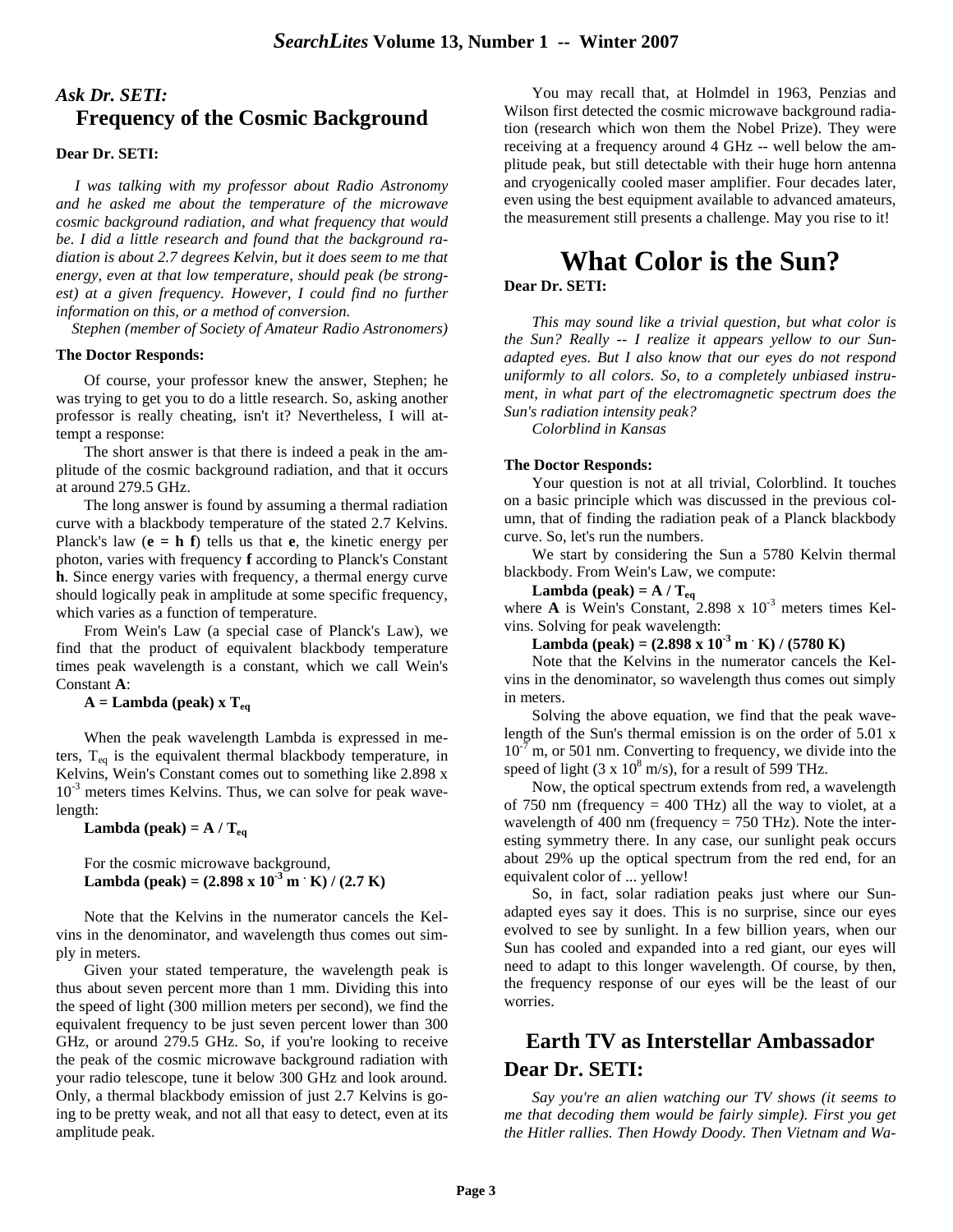*tergate. And now... the worst of all... Jerry Springer. What would you think?*

*You would indeed think Earth should remain in strictly enforced quarantine.* 

*TC (who writes SF)*

### **The Doctor Responds:**

Although the thought of extraterrestrials watching Earth television makes for great speculation (and marvelous science fiction), in fact I consider it highly unlikely that *any* advanced technology can decode our television signals past a couple of light years distance (and the nearest star to our Sun is over 4 LY away). Thus, the content of our TV programming is not really an issue. The computations appear in the engineering literature, though the full analysis would fill pages. Thus, I will summarize it below.

How can I rule out ETI decoding our transmissions? Let's quantify that. The video information is contained in a portion of the signal called its sidebands. These are accompanied by a strong reference signal called the carrier. The peak carrier power is 10 dB stronger than the peaks of each sideband component (that's a power ratio of 10:1). The sideband information is spread across about 6 MHz of spectrum, while the carrier is concentrated in a 1 Hz bandwidth. That's a 6 million to one ratio. Multiplying the two together, the spectral density of the sidebands is thus 60 million times weaker than that of the carrier. Detection range varies with the square root of spectral density. Thus, the carrier can be detected at a range eight thousand times greater than that over which the TV channel can be decoded. So, say the carrier can be detected out to 30,000 LY (roughly the distance to the center of the Milky Way galaxy). Under identical conditions, the range for receiving the TV programming is under 4 LY (and the nearest neighboring star is more than 4 LY away). So, can aliens watch 'I Love Lucy'? I think not.

Note that we're talking here about *decoding* our TV signals, which is very different from *detecting* them. Over interstellar distances, it is relatively easy to detect the presence of our TV carriers, even though the information content is far below the noise threshold of alien radio telescopes. From the presence of signals, it is possible to deduce that there is technology on this planet, even if the specific information content is inaccessible.

As for interstellar quarantine, there are far better indicators than our TV programming that ours is a planet to shun. The chemical signature of our atmosphere (which *is* detectable over interstellar distances) most likely marks us as environmentally suicidal.

## **Faster-Than-Light Revisited Dear Dr. SETI:**

*I feel your response to Don from San Antonio as regards faster than light communication is an over simplification. Faster than light communication is actually quite simple to physically demonstrate. Take that office desk toy, the line of steel balls hung on wire where one ball is raised and released to strike the next ball in the queue. The signal to the last ball which then "jumps" is transferred instantaneously. On a nano scale there is potential for this type of action using bucky*

*balls. This is all pretty useless in the grander scheme of communication, because our knowledge is limited to sending signals via wave frequencies such as light and radio. It should be noted that gravity does transcend the faster than light barrier without breaking any known physical laws; e.g., were another planet to somehow immediately appear next to the sun its presence in terms of gravitational effect would take place instantaneously, not in the 8 odd minutes it takes for light to get here.*

*Whilst we cannot readily manipulate gravity, we do know that it is possible with the transfer of matter to energy during nuclear events. I believe that manipulation of gravity on a nano scale will allow communication across the universe in an instant and that the search for ET's using SETI is probably a waste of time as it is not only limited in scope of survey area, but in time, as radio communication may only be utilised for a short few hundred years before it becomes antiquated.*

*Feel free to remonstrate with me, but am willing to bet that radio communication will be old hat in 200 years. Peter, New Zealand*

### **The Doctor Responds:**

Let me agree up front, Peter, with both your initial and your concluding statements. Certainly, my responses are an oversimplification. The nature of this medium requires it - otherwise, I'd have to dedicate a significant life-fraction to researching and writing each and every *Ask Dr. SETI* response. Further, if radio communication has not become obsolete on Earth within the next two centuries, it means that we technologists are not doing our job!

Now that we've gotten that out of the way, allow me to respectfully disagree with your other assertions, starting with the instantaneous nature of gravity. No, it's not simple to physically demonstrate, although one can surely demonstrate mechanical *analogies* to instantaneous gravitation, such as the desktop toy you have described. Only, please do not confuse the analogy with the reality.

Admittedly, your idea that the gravity from an instantly appearing planet would immediately assert itself, violates no known laws of physics. However, the *instantaneous* appearance of the planet which gave rise to that gravitational effect most assuredly does! Gravitational manipulation, though often proposed as an instantaneous communications medium, presents us with engineering challenges which humans, and I dare say even advanced extraterrestrials, would find daunting.

This is not to say that other proposed means of FTL communication are completely without merit, and I remain cautiously optimistic that one will eventually be demonstrated. To date, I have been disappointed.

A case in point is the realization of quantum microwave tunneling, an effect I am on record as stating I will believe only when I see it with my own eyes. The desired effect was claimed in the 1990s by a scientist from Physikalisches Institut der Universität zu Köln (Germany). I was thus quite excited to learn that Herr Prof. Dr. Günter Nimtz had been scheduled to demonstrate his apparatus and methodology at the Fourth European Radio Astronomy Congress in Heidelberg, in September, 2006. On the appointed day, I scrambled for a frontrow seat. The assembled multitude and I were disappointed when the good Professor failed to materialize for his presenta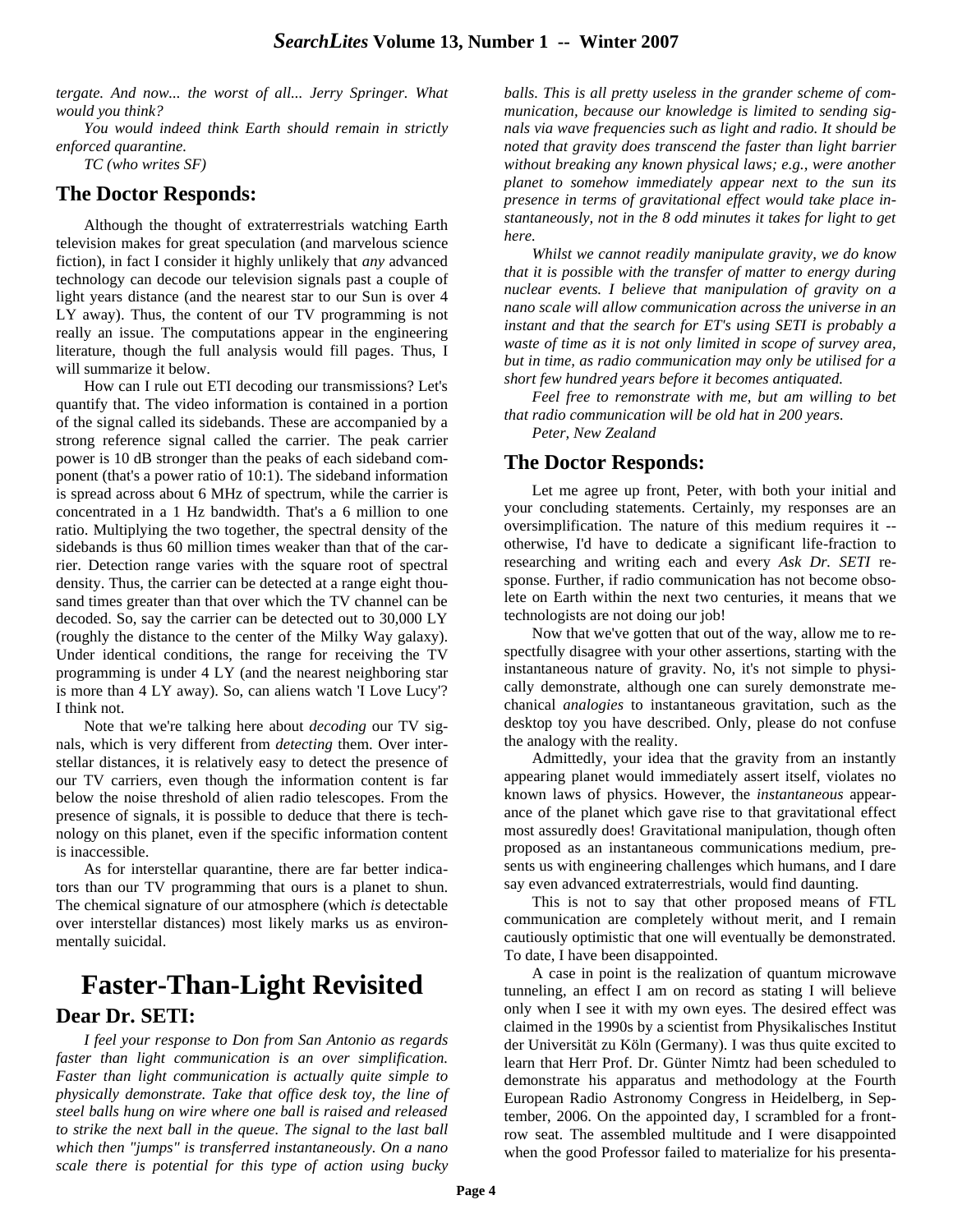tion. This leads me to suspect that the claimed instantaneous communication, if in fact it was ever achieved, could not be duplicated on demand. (Or, perhaps he traveled through the lecture hall at a superluminal velocity.) So, I continue to wait for a personal demonstration of this promising technique.

To date, I am inclined to consign quantum microwave tunneling to the category of a "Technology Not In Evidence" (TNIE). The late SETI pioneer Philip Morrison used to speak of "zeta waves," mythical communications means which the aliens presumably possess, but of which humans remain ignorant. Whenever someone suggested employing a TNIE, he would reply, "sure -- just as soon as you build me a zeta wave detector."

Is FTL communication theoretically possible? I'm not ready to rule it out. Do we have any clue how to achieve it? I doubt it, Prof. Nimitz' claims notwithstanding. When we have the technology, I'm sure we'll embrace it. Until then, I'm afraid we're stuck with good old fashioned, obsolete electromagnetic waves. Maybe even for the next 200 years.

# **SETI League Member Launches mm-Wave Search**

**Tucson, Arizona.., November 2006** -- The latest in a series of SETI searches looking for intelligent civilizations emitting signals in the advanced millimeter wave radio band took place on 1 - 2 November 2006 at the 12 meter Radio Observatory operated by the Steward Observatory of the University of Arizona. This advanced radio telescope is located on top of Kitt Peak, Sells, Arizona. The innovative SETI search was led by Peter Panayiotis Vekinis, a member of the SETI League, Inc., a grass-roots, international non-profit educational and scientific organization, and was partly funded by the Steward Observatory of the University of Arizona's Radio Observatory, as well as by private funds.

Millimeter wave SETI is not new, but very few telescopes are available for SETI searches in this wave band on Earth. Following ideas in Vekinis' new book, GJ139 to be published early next year, his search concentrated on two stars, GJ139 and GJ71 both Sun-like and relatively close to Earth. Millimeter waves were used because it is hypothesized that advanced civilizations will use advanced frequencies, transmit on beacon frequencies already existing in the universe, and synchronize their signals emitted with natural timing sources such as pulsars.

SETI league members around the world were able to follow Vekinis' search in real time on the web using a Quicktime Streaming Server from the telescope site. During the two nights of observation, this experiment generated nearly 6 GBytes of data, saved as multiple raw audio files of 300 Mbytes each.

Members are encouraged to experiment with the data collected by Vekinis, using a variety of digital signal processing techniques. Raw data files can be downloaded from Vekinis' server, at http://vekinis.com/SETI\_Research.html.

The 12 meter telescope is available for use by others for SETI or Radio Astronomy research. Contact Lucy Ziurys at lziurys @ as.arizona.edu. ◆

## **Searching for Extraterrestrial Idiots?**

### **by Dr. Alexander Zaitsev, IRE (alzaitsev @ yahoo.com)**

This short note is in response to Peter Backus' editorial "Three SETI Myths," on the SETI League web site at www.setileague.org/editor/myths.htm. Dr. Backus identifies Myth  $#4$ :

"SETI is Search for Extraterrestrial Intelligence"

I have long been a proponent, practitioner, and advocate of deliberate Messaging to Extraterrestrial Intelligence, or METI. See, for example, my previous SETI League Guest Editorial "Transforming SETI into METI," online at www.setileague.org/editor/metitran.htm. It has been suggested in a friendly fashion by Michael Michaud (see www.setileague.org/editor/actvseti.htm), David Brin (see www.setileague.org/editor/brin.htm), the authors and apologists of the Rio and San Marino Scales (see iaaseti.org/smiscale.htm), and others, that sending deliberate messages to probable Aliens is a dangerous and foolish adventurism. It could be, they suggest, that SETI scientists have yet to detect signals from our cosmic neighbors, precisely because *the extraterrestrials* recognize the dangers of transmission. In short, my colleagues contend, one must be an idiot to risk transmitting into space.

If only idiots transmit, then by implication, those of us on Earth who propose or practice METI must be idiots. Still, we continue to practice observational SETI, hoping some other civilization will transmit our way, the possible risks notwithstanding. So, from my colleagues' arguments, does it not follow that the true interpretation of the SETI acronym is:

"Search for Extraterrestrial Idiots"?

## **Executive Director Introduces New Astrobiolgy Course**

**Williamsport, PA.., December 2006 –** in his capacity as Visiting Professor of Physics and Astronomy at Lycoming College, H. Paul Shuch, The SETI League's executive director emeritus, is pleased to introduce "Life in the Universe," a new undergraduate course that explores the origin, development, and distribution of life in the cosmos. The four semester hour class, which includes lecture and laboratory components, has been approved by Lycoming College as an Experimental Course and scheduled for the Spring, 2007 semester, which begins on January 8<sup>th</sup>.

The first scientific life-in-the-universe conference was held at the National Radio Astronomy Observatory, Green Bank WV, in 1961. For about four decades now, conferences touching on the topics of this course have been sponsored periodically by the International Astronomical Union, and under the auspices of the International Academy of Astronautics. In the past, these meetings fell under the heading of "Bioastronomy." "Astrobiology" is merely NASA's latest buzzword for this ongoing research. Nevertheless, as an academic discipline, astrobiology is only recently arrived on the scene. Few colleges or universities currently offer astrobiology courses – and still fewer at the undergraduate level. Thus, students can envision themselves as standing on the pier, looking out across largely uncharted waters. Prof. Shuch's course is intended to bring order and understanding to the regions where once there be only dragons.